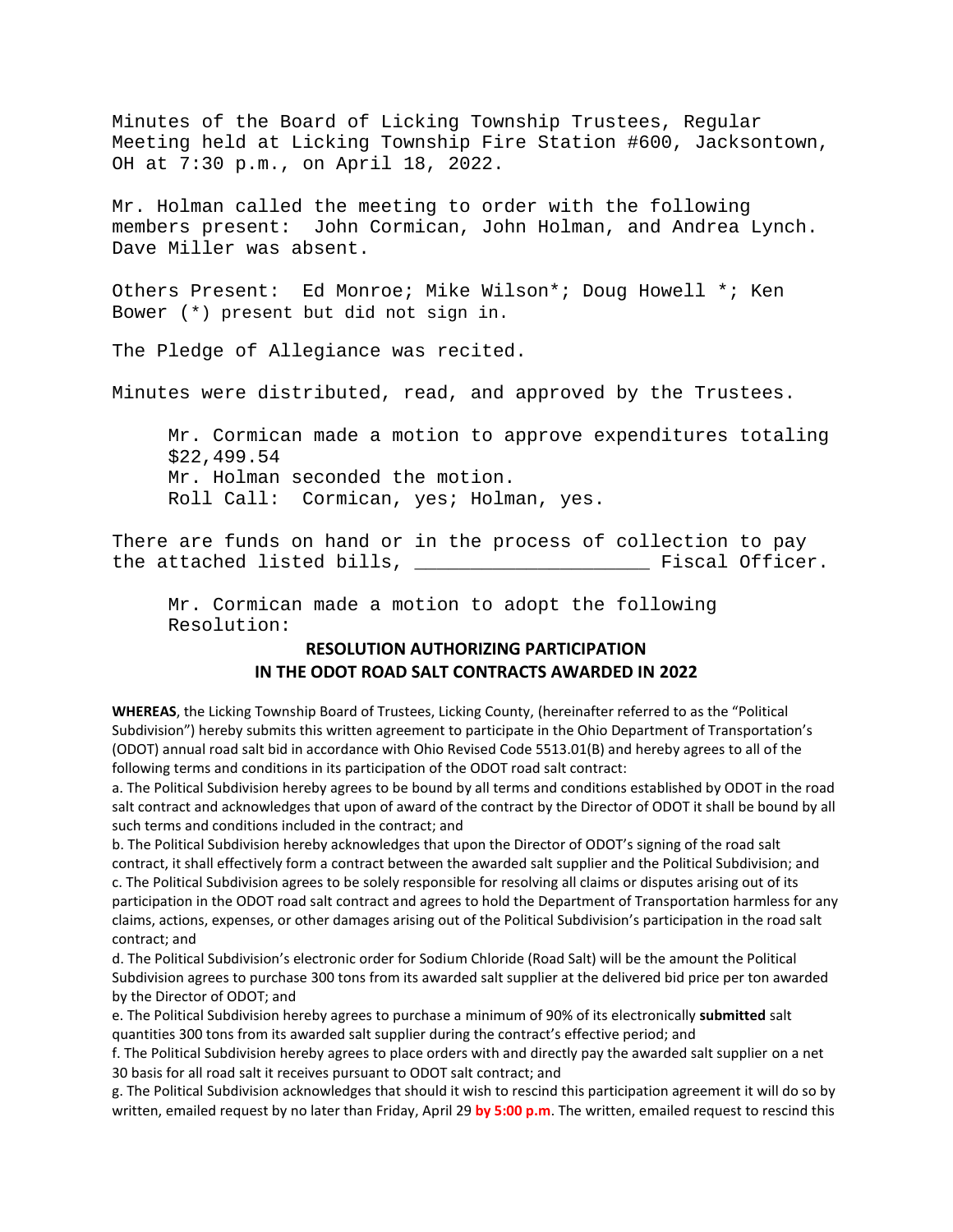participation agreement must be received by the ODOT Office of Contract Sales, Purchasing Section email: Contracts. Purchasing@dot.ohio.gov by the deadline. The Department, upon receipt, will respond that it has received the request and that it has effectively removed the Political Subdivision's participation request. Furthermore, it is the sole responsibility of the Political Subdivision to ensure ODOT has received this participation agreement as well as the receipt of any request to rescind this participation agreement. The Department shall not be held responsible or liable for failure to receive a Political Subdivision's participation agreement and/or a Political Subdivision's request to rescind its participation agreement.

**NOW, THEREFORE,** be it ordained by the following authorized person(s) that this participation agreement for the ODOT road salt contract is hereby approved, funding has been authorized, and the Political Subdivision agrees to the above terms and conditions regarding participation on the ODOT salt contract:

Mr. Holman seconded the motion. Roll Call: Holman, yes; Cormican, yes.

The Fiscal Officer reported that she enrolled in an OTA Training Class for ARPA Funds and enrolled the Zoning Inspector in an OTA Training Class for Zoning Code Violations. Both of these were paid for using the Road Dept VISA card. Total cost \$50.00.

CORRESPONDENCE:

- 1. Quarterly Collateral Sufficiency Report PNB
- 2. Quarterly Credit Card Report

Chief Wilson stated that the Ohio Division of Forestry Grant is a 50/50 grant and although approved, the cost of the skid unit has increased requiring additional monies from LTFC. A discussion took place.

Mr. Holman made a motion authorizing the Chief to spend up to \$6500.00 as LTFC's portion of the grant to purchase a new skid unit for the grass truck. Mr. Cormican seconded the motion. Roll Call: Cormican, yes; Holman, yes.

Chief Wilson provided an update on the FEMA Grant for the fire truck. After meeting with Mickey Smith, Ohio 1st Responders Grant Writer, it appears LTFC may need to look at other options.

Chief Wilson inquired about the ARPA Funds. A brief discussion took place. Mr. Holman stated that the Board has not finalized their intentions for the use of the funds yet.

Chief Wilson provided some preliminary information and options regarding the upcoming fire levy that needs placed on the ballot. Filing deadline is 8/10/22 at 4:00 p.m.

Doug Howell gave the Zoning Report. There were 11 permits issued as follows:

• Steve Trickle – Kindle Rd – Pole Barn - \$700.00